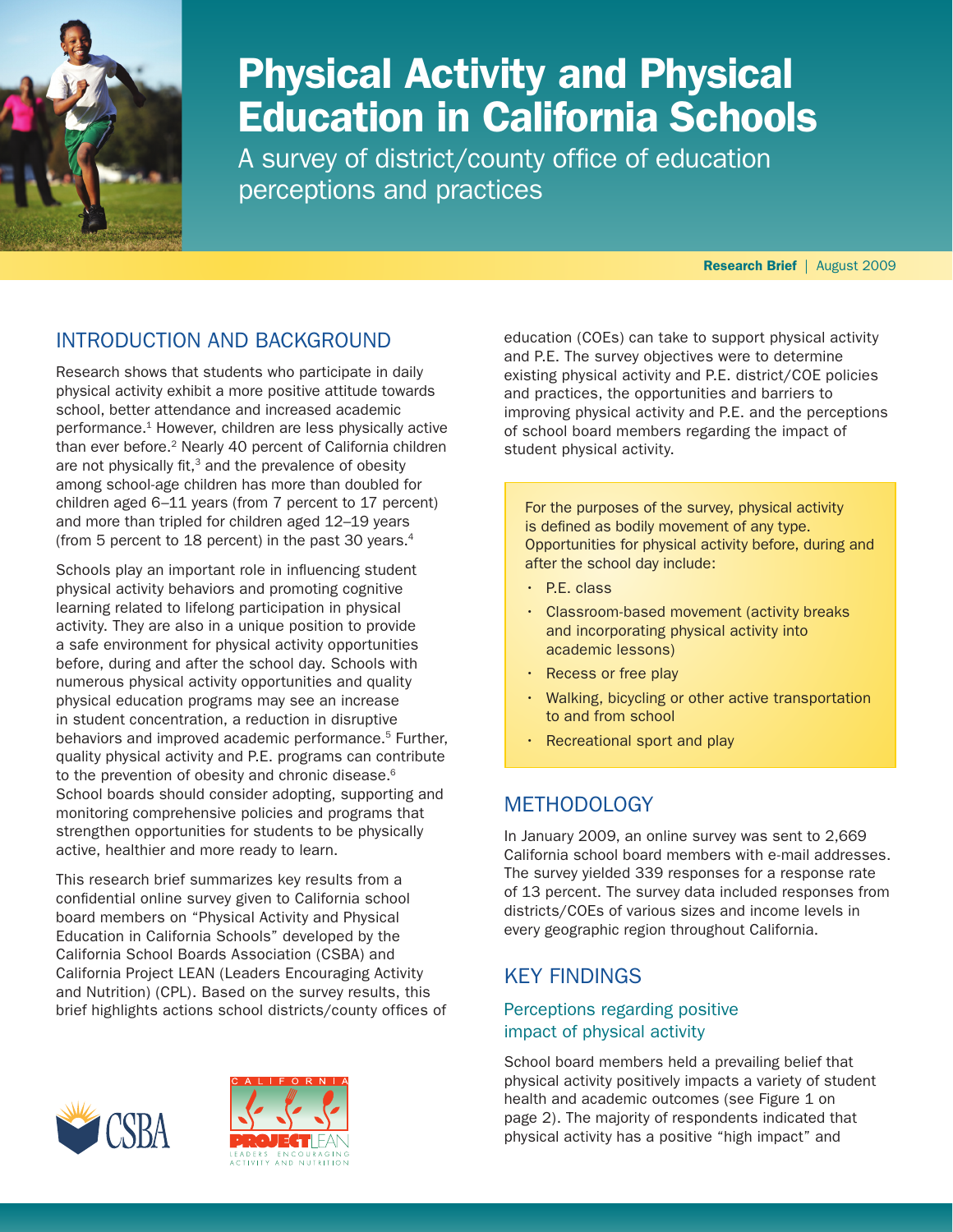#### *Perceptions regarding positive impact of physical activity* **FIGURE 1** High/Moderate impact Low impact No impact Don't know 95% 93% 92% 91% 89% 86% 74% 71% 67% 3% 5% 7% 3% 3% 7% 5% 17% 4% 5% 17% 5% 7% 22% 3% 2% 1% 1% 4% 4% 1% 2% 2% 1% 8% 3% Student fitness levels Student lifetime physical activity behaviors Reduction in student prevalence of overweight and obesity Reduction in student prevalence of chronic lifestyle diseases such as diabetes, cancer and heart disease Student academic performance Student mental, emotional and social health Student tobacco and drug prevention Reduction in student absenteeism Student violence prevention

"moderate impact" on student fitness levels, academic performance, lifetime physical activity behaviors and mental, emotional and social health.

# Key school wellness issues

School board members indicated that the top four school wellness issues their district/COE was currently addressing were:

- 1. Food and nutrition policies or practices (84 percent)
- 2. Physical activity and P.E. policies or practices (70 percent)
- 3. Tobacco and drug prevention (69 percent)
- 4. Safety issues such as injury/violence prevention (59 percent)

# District/COE monitoring of physical activity and P.E. policy implementation

School board members indicated that the top four individuals most responsible for monitoring implementation of district/COE physical activity and P.E. policies were assistant superintendents (26 percent), P.E. teachers (16 percent), principals (14 percent) and superintendents (12 percent).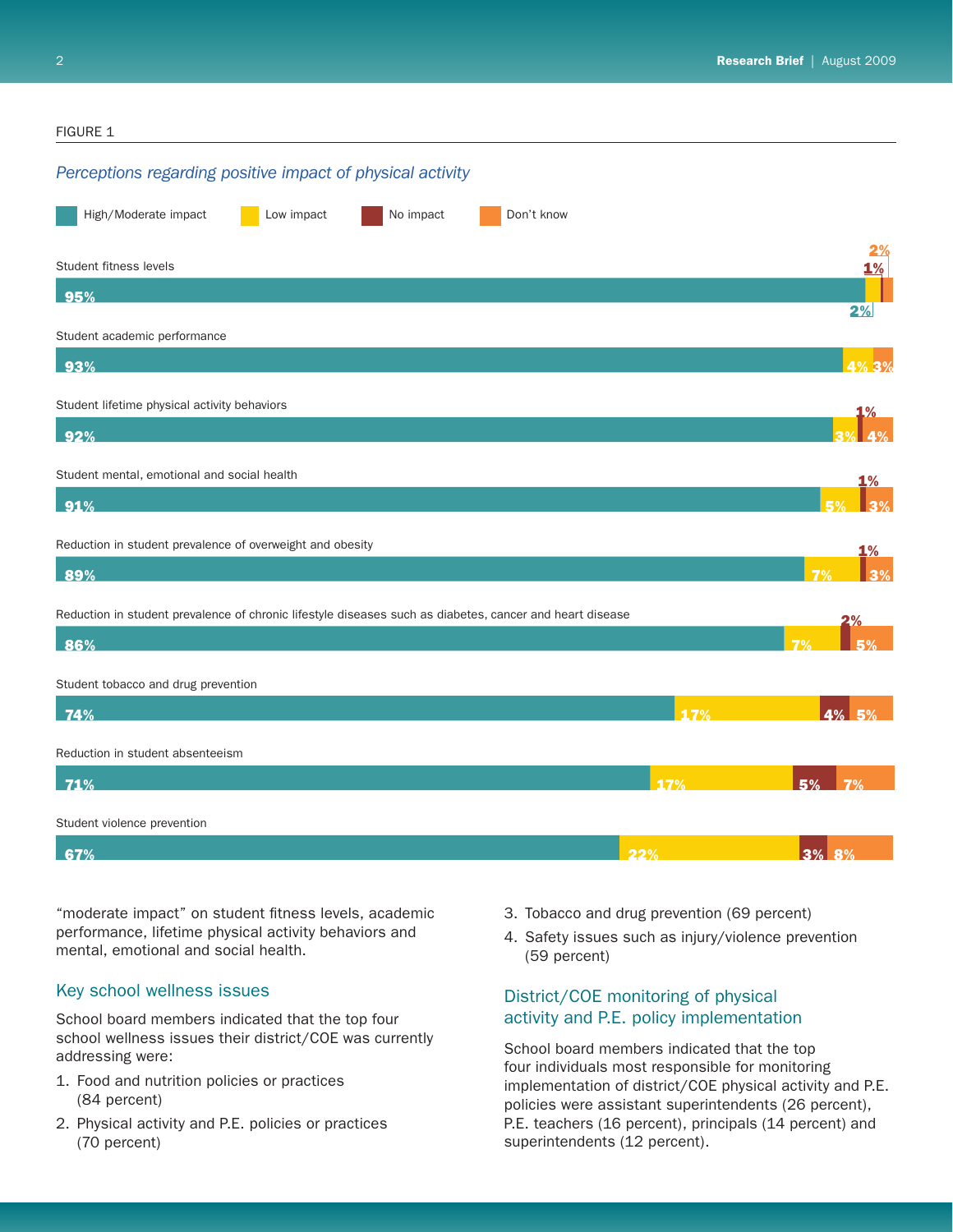#### Community access to school physical activity facilities

The majority of respondents (52 percent) reported that all of the schools within their district/COE were open to the public outside of school hours for physical activity programs or free play. Another 36 percent reported that some of their schools were open to the public and less than 10 percent of respondents said that none of their schools were open to the public after school hours. Schools in higher income districts/COEs (less than 25 percent of students in the National School Lunch Program) were more likely to be open (68 percent) than schools in lower income districts/COEs (greater than 75 percent of students in the NSLP) (44 percent). The

most frequently cited reasons for not opening schools to the public after school hours were:

- 1. Safety or liability concerns (88 percent)
- 2. Lack of staffing (45 percent)
- 3. Insufficient funding (39 percent)
- 4. Risk of vandalism (38 percent)

## District/COE barriers and challenges in addressing physical activity and P.E.

School board members were asked to identify key barriers and challenges in addressing physical activity and P.E. at the district/COE level (see Figure 2). The three key barriers respondents identified as "very

Figure 2

#### *District/COE barriers and challenges in addressing physical activity and P.E.*

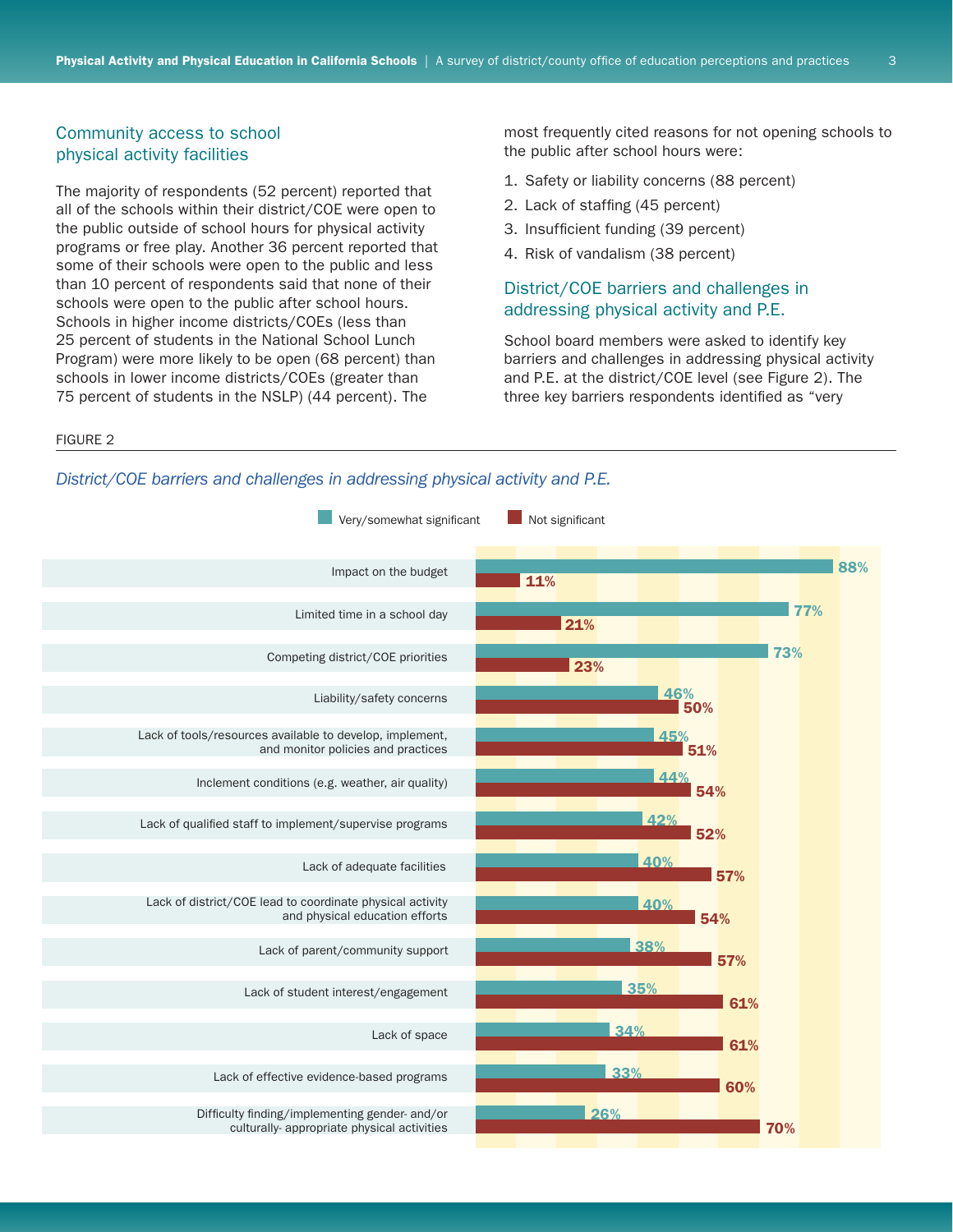significant" and "somewhat significant" were impact on the budget, limited time in a school day and competing district/COE priorities.

Additional barriers and challenges that were either "very significant" or "somewhat significant" for lower income districts/COEs were lack of parent/community support (66 percent), lack of tools/resources available to develop, implement and monitor policies and practices (60 percent), inclement weather conditions (58 percent) and lack of student interest/engagement (54 percent).

### Impacts on physical activity and P.E. in the 2007–2008 academic year

During difficult economic times, school board members indicated that in the 2007–2008 school year, physical activity and P.E. opportunities had been impacted in their district/COE. An increase in P.E. class size (26 percent), reduction in the amount of time dedicated to P.E. class (23 percent) and reduction in staff who oversee physical activity opportunities (22 percent) were the most common negative impacts. On all indicators, lower income districts reported a greater negative impact on physical activity and P.E. opportunities than higher income districts/COEs.

# Action steps for boards

The findings from this survey suggest a number of action steps that school board members can take to effectively develop, support and monitor physical activity and P.E. programs and policies.

- 1. Develop an understanding among board, district/COE staff and community of the importance of physical activity and its link to student learning. (For more information visit [www.csba.org/EducationIssues/](www.csba.org/EducationIssues/EducationIssues/Wellness/PhysicalActivity.aspx) [EducationIssues/Wellness/PhysicalActivity.asp](www.csba.org/EducationIssues/EducationIssues/Wellness/PhysicalActivity.aspx)x.)
- 2. Adopt and align physical activity and P.E. policies to accomplish district/COE goals and objectives. (For example, see CSBA's sample policies and administrative regulations BP 5030 – Student Wellness, BP/AR 6142.7 – Physical Education and BP/AR 5142.2 – Safe Routes to School Program.)
- 3. Ensure that the district/COE explores funding opportunities for improving physical activity opportunities before, during and after school. Some examples of federal and state grants include the Physical Education Program (PEP) grant, Physical Education Teacher Incentive Program (PETIP), Physical

Education Teacher Incentive and Safe Routes to School infrastructure and noninfrastructure grants. (See the policy brief *Safe Routes to School: Program and Policy Strategies*, jointly issued by CSBA and CPL.)

- 4. Ensure the district/COE explores cost effective strategies to strengthen physical activity and P.E., such as:
	- Provide ongoing professional development opportunities to support classroom teachers and other staff.
	- $\cdot$  Adopt policy and curriculum that promote high levels of physical activity for all students, including an expectation that all students engage in moderate to vigorous physical activity for at least 50 percent of P.E. class time.
	- Integrate physical activity into the classroom by establishing physical activity breaks during class and/or incorporating physical activity into standard academic lessons.
- 5. Monitor physical activity and P.E. programs to ensure that they are meeting federal, state and local requirements and the district's/COE's vision and goals. Schedule regular reports to the board, program partners and the public from the superintendent or designee on district/COE progress on physical activity and P.E. policy implementation.
- 6. Collaborate with school and community stakeholders to maximize resources and create or enhance physical activity and P.E. programs and opportunities before, during and after school, such as:
	- • Establish a Safe Routes to School program by partnering with local city or county government, school staff, students, parents and parent organizations, community-based organizations and/ or businesses to encourage safe walking, bicycling and other physically active forms of transportation to and from school.
	- Partner with community-based organizations, parents and students to strengthen physical activity opportunities during the school day, such as starting a walking or running club or providing structured games or supervision during recess.
	- • Partner on joint use programs and/or facilities with local government or community-based organizations in order to enhance after-school physical activity programs for students.